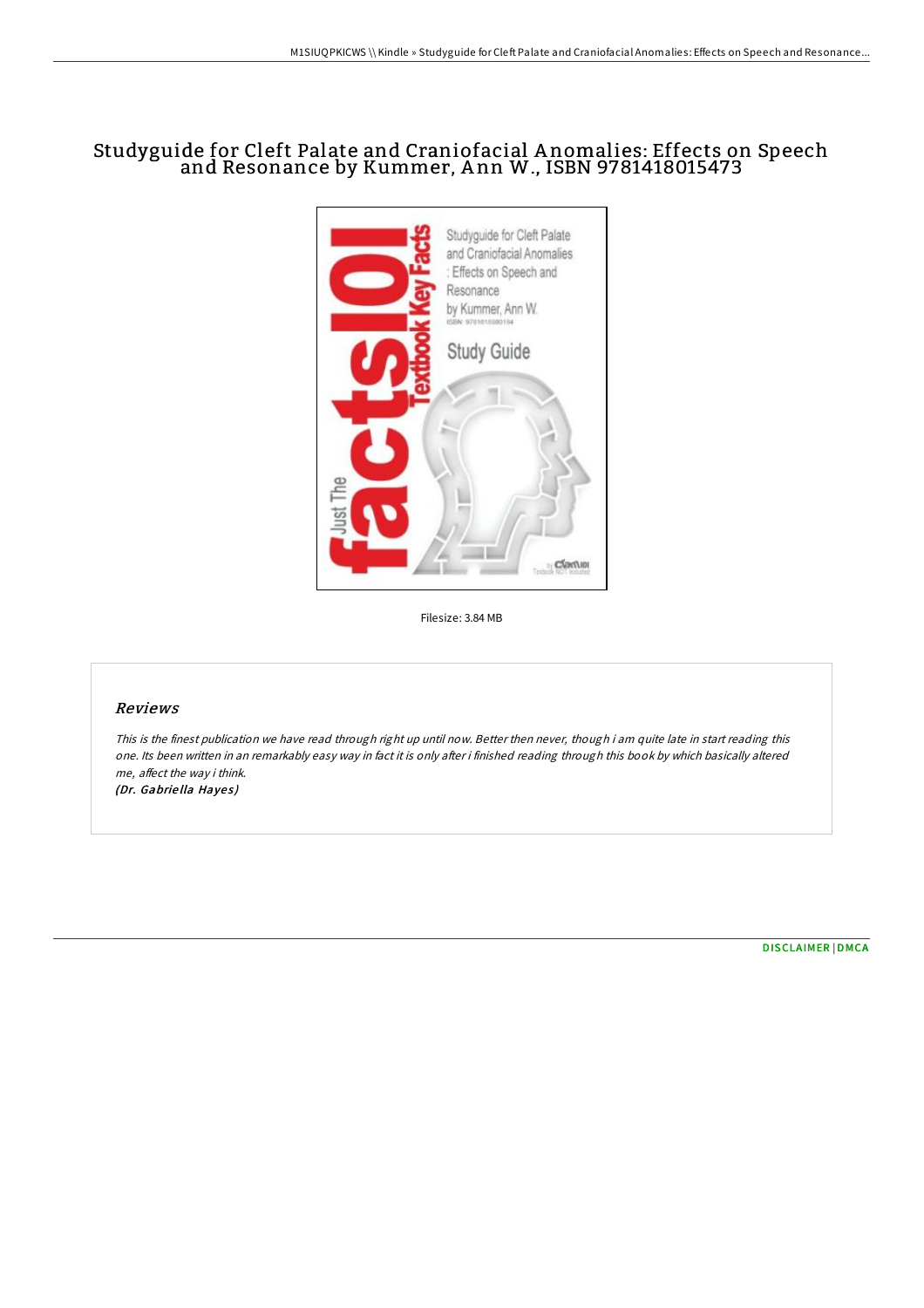#### STUDYGUIDE FOR CLEFT PALATE AND CRANIOFACIAL ANOMALIES: EFFECTS ON SPEECH AND RESONANCE BY KUMMER, ANN W., ISBN 9781418015473



To get Studyguide for Cleft Palate and Craniofacial Anomalies: Effects on Speech and Resonance by Kummer, Ann W., ISBN 9781418015473 PDF, please refer to the hyperlink beneath and download the ebook or get access to additional information which might be related to STUDYGUIDE FOR CLEFT PALATE AND CRANIOFACIAL ANOMALIES: EFFECTS ON SPEECH AND RESONANCE BY KUMMER, ANN W., ISBN 9781418015473 ebook.

Cram101, 2011. Paperback. Condition: New. Dispatched, from the UK, within 48 hours of ordering. This book is in Brand New condition.